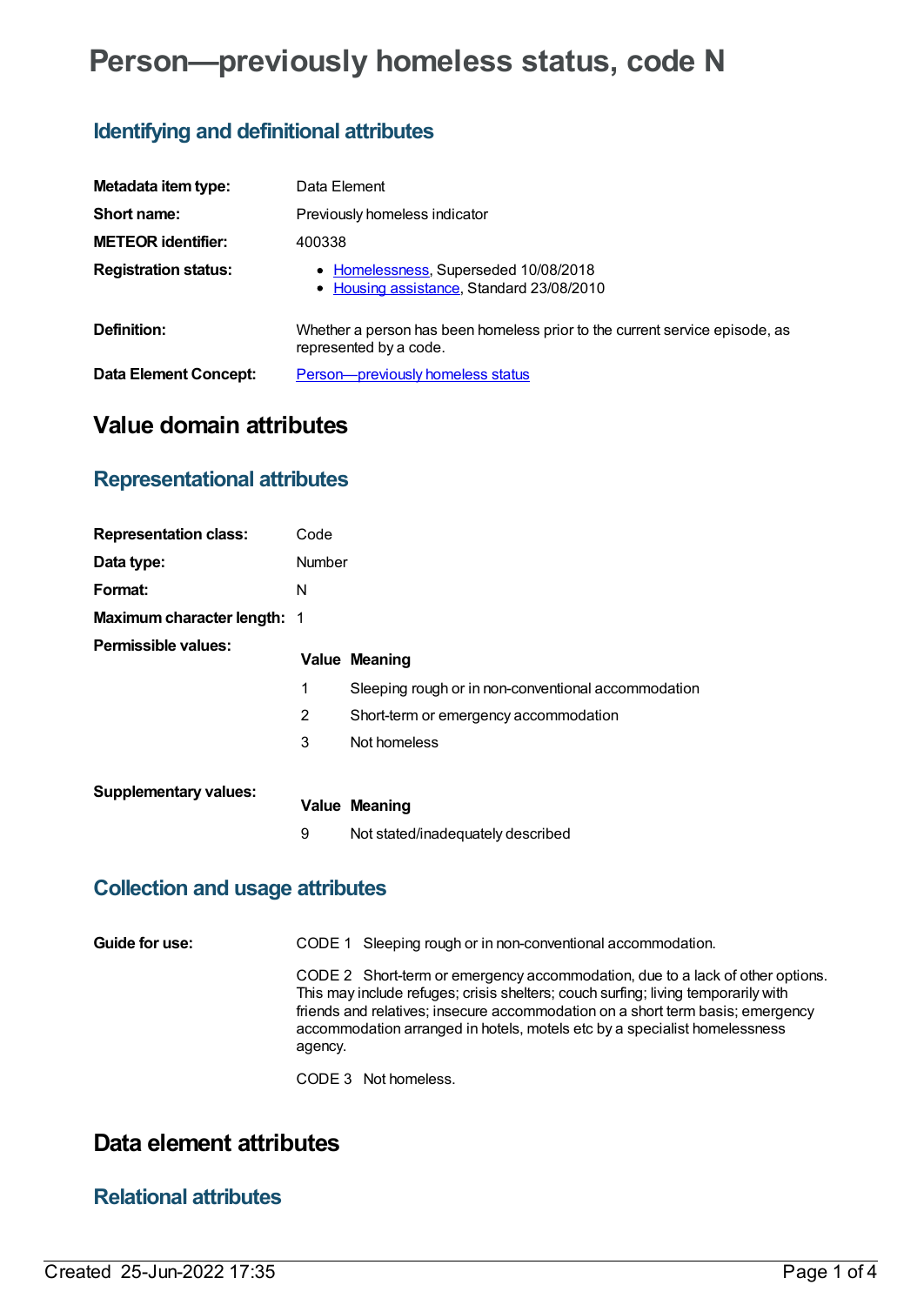#### **Related metadata references:**

Has been superseded by Person-previously homeless status, code N

• [Homelessness](https://meteor.aihw.gov.au/RegistrationAuthority/14), Standard 10/08/2018

| <b>Implementation in Data Set</b> |  |
|-----------------------------------|--|
| <b>Specifications:</b>            |  |

**Specialist [Homelessness](https://meteor.aihw.gov.au/content/398238) Services NMDS 201[1Homelessness](https://meteor.aihw.gov.au/RegistrationAuthority/14), Superseded** 01/05/2013 Housing [assistance](https://meteor.aihw.gov.au/RegistrationAuthority/11), Superseded 01/05/2013

*Implementation start date:* 01/07/2011

*DSS specific information:*

In the Specialist Homelessness Services NMDS, this data element is collected a minimum of twice (for the client):

- within the previous month
- within the previous year.

In the Specialist Homelessness Services NMDS, this data element may be used to capture multiple responses.

Specialist [Homelessness](https://meteor.aihw.gov.au/content/508954) Services NMDS 2012-1[3Homelessness](https://meteor.aihw.gov.au/RegistrationAuthority/14), Superseded 01/05/2013 Housing [assistance](https://meteor.aihw.gov.au/RegistrationAuthority/11), Superseded 01/05/2013

*Implementation start date:* 01/07/2012

*Implementation end date:* 30/06/2013

*DSS specific information:*

In the Specialist Homelessness Services NMDS, this data element is collected a minimum of twice (for the client):

- within the previous month
- within the previous year.

In the Specialist Homelessness Services NMDS, this data element may be used to capture multiple responses.

Specialist [Homelessness](https://meteor.aihw.gov.au/content/505626) Services NMDS 2013-1[4Homelessness](https://meteor.aihw.gov.au/RegistrationAuthority/14), Superseded 26/08/2014 Housing [assistance](https://meteor.aihw.gov.au/RegistrationAuthority/11), Superseded 26/08/2014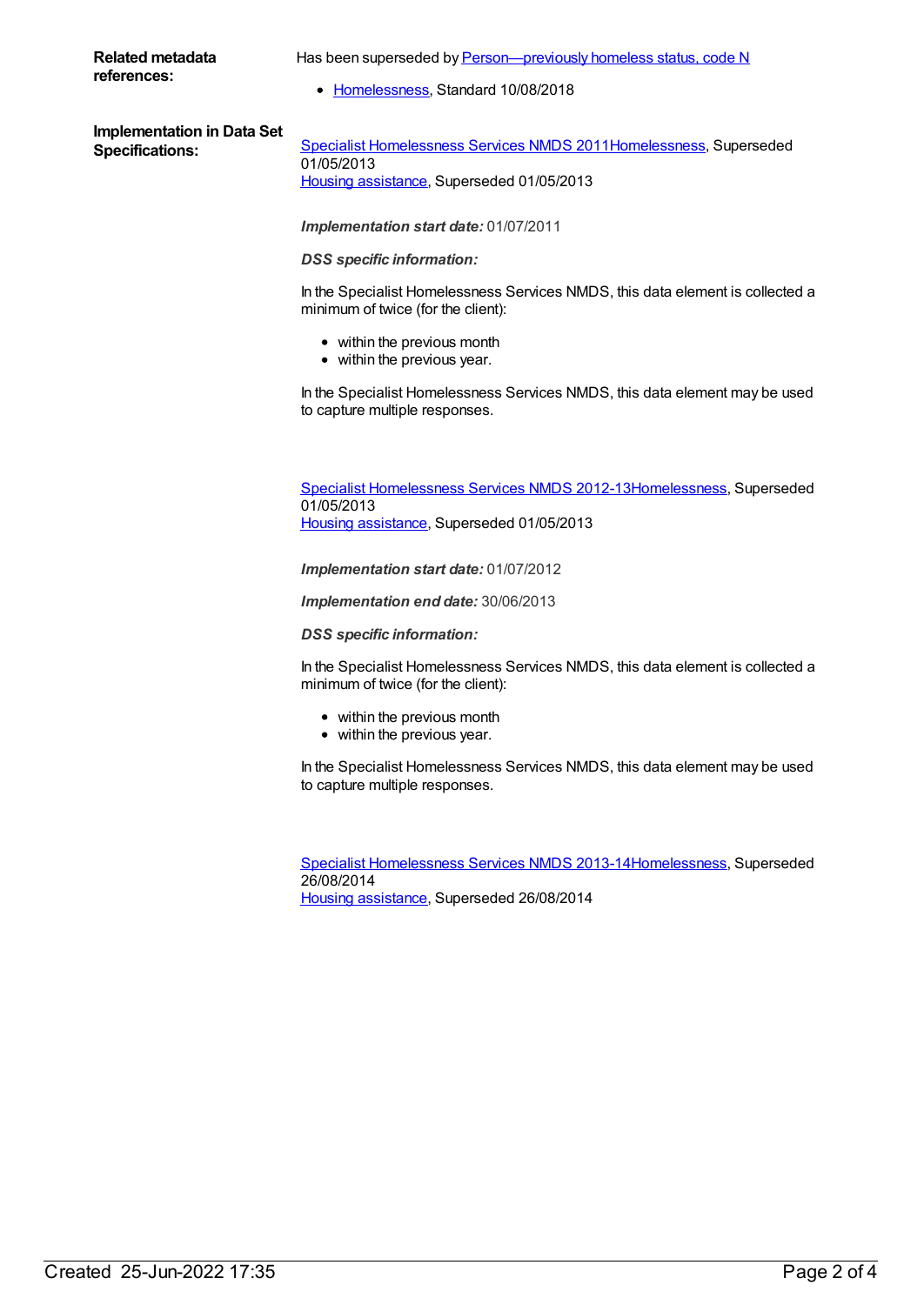*Implementation start date:* 01/07/2013

*Implementation end date:* 30/06/2014

*Conditional obligation:*

In the Specialist Homelessness Services NMDS, this item is only asked of clients.

*DSS specific information:*

In the Specialist Homelessness Services NMDS, this data element is collected a minimum of twice (for the client):

- within the previous month
- within the previous year.

If a client has indicated that they were homeless in the last month, then by default they should be recorded as homeless in the last 12 months.

This question allows the client to check all responses that apply, and therefore the client may have up to 3 valid responses for each instance of this question.

This collection records a response of Don't Know (CODE 99), which is equivalent to the code Not stated/Inadequately described (CODE 9) in the Standard.

Specialist [Homelessness](https://meteor.aihw.gov.au/content/581255) Services NMDS 2014-1[5Homelessness](https://meteor.aihw.gov.au/RegistrationAuthority/14), Superseded 24/11/2016 Housing [assistance](https://meteor.aihw.gov.au/RegistrationAuthority/11), Superseded 24/11/2016

*Implementation start date:* 01/07/2014

*Implementation end date:* 30/06/2015

#### *Conditional obligation:*

In the Specialist Homelessness Services NMDS, this item is only asked of clients.

*DSS specific information:*

In the Specialist Homelessness Services NMDS, this data element is collected a minimum of twice (for the client):

- within the previous month
- within the previous year.

If a client has indicated that they were homeless in the last month, then by default they should be recorded as homeless in the last 12 months.

This question allows the client to check all responses that apply, and therefore the client may have up to 3 valid responses for each instance of this question.

This collection records a response of Don't Know (CODE 99), which is equivalent to the code Not stated/Inadequately described (CODE 9) in the Standard.

Specialist [Homelessness](https://meteor.aihw.gov.au/content/658005) Services NMDS 2015-1[7Homelessness](https://meteor.aihw.gov.au/RegistrationAuthority/14), Superseded 24/11/2016